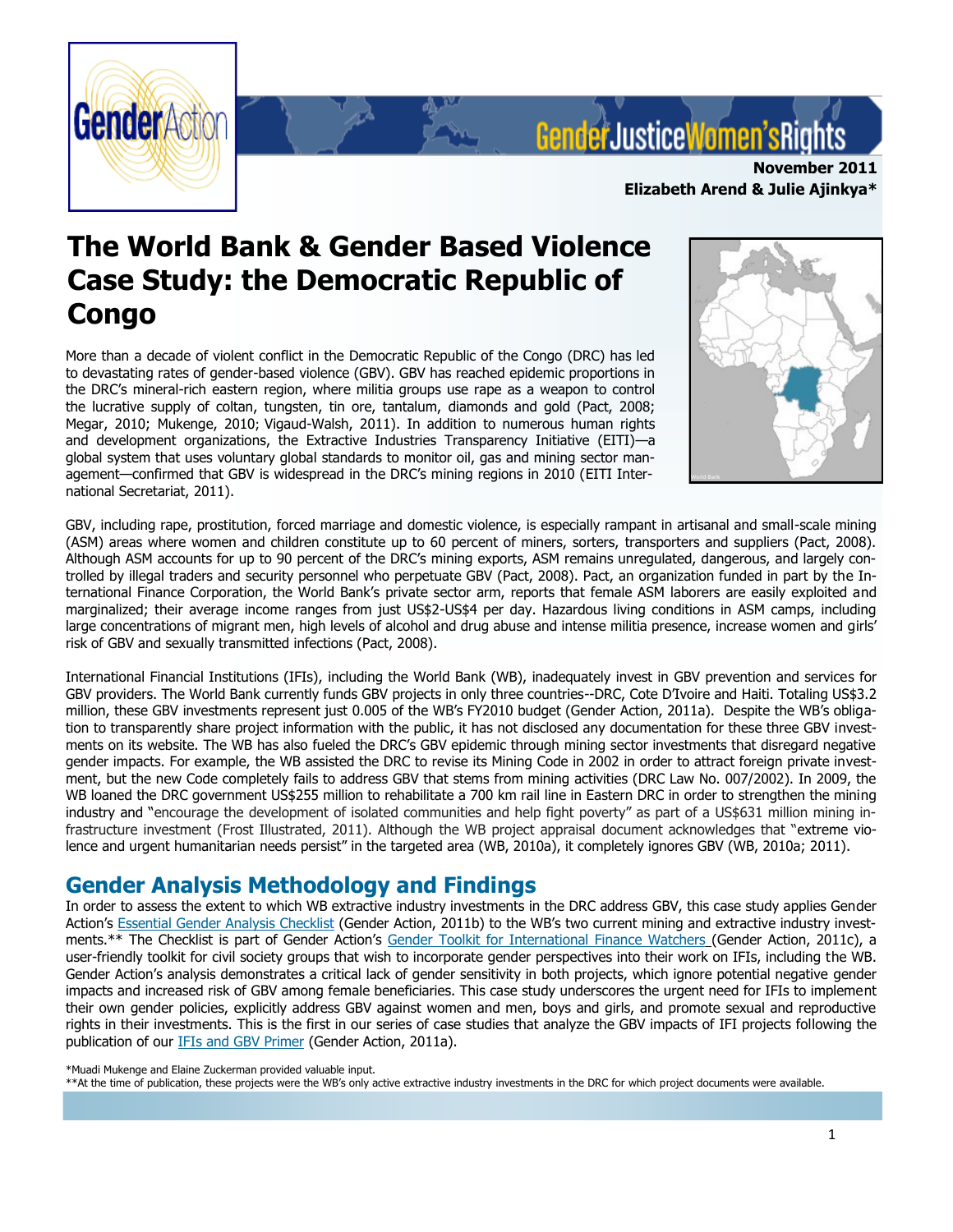## **The WB"s "Growth with Governance in the Mineral Sector" Project, 2010 (US\$50 million loan)**

The WB"s US\$50 million "Growth with Governance in the Mineral Sector" project purportedly encourages the government to use mining sector revenue to lift citizens out of poverty. The project aims to strengthen institutional capacity to manage the minerals sector, improve conditions for private investment and thereby increase mining revenues and socioeconomic benefits from artisanal and industrial mining (WB, 2010b).

#### **Human Rights and Gender Safeguards**

Although the project appraisal document acknowledges "human rights violations on mining sites or caused by the mineral trade" (WB, 2010b), including GBV, it fails to include specific actions to address them (see box).

solely as an instrument for economic growth, without promot-The project does not contain any social safeguards, which the WB boasts are a "cornerstone of its support to sustainable poverty reduction" (WB, 2011b). The project appraisal document merely mentions an Indigenous People Participatory Framework, which is supposed to be "open to issues such as gender and inter-generational justice" (WB, 2010b), then focuses only on women"s economic opportunities stemming from the mining investment. This focus is in line with the WB"s Gender Action Plan, which approaches women"s empowerment ing women's and men's equal rights (WB, 2006; WB, 2010c; Gender Action, 2010).

#### **Gender Data, Input and Access**

The project appraisal document notes that women constitute 40 percent of those involved in ASM, which exhibits some of the "worst forms of labor, environmental and social practice found in the DRC today" (Perks, 2011). No other gender indicators or sex-disaggregated data are provided. The project"s latest Implementation Status and Results Report lists "working and living conditions of mining communities" among its indicators, but provides neither specific conditions for women, men, boys and girls, nor baseline or ongoing data on mining communities' working and living conditions (WB, 2011c).

While the project appraisal document acknowledges the importance of addressing the "gender dimension in mining benefits sharing" (WB, 2010b), it fails to discuss how gender inequalities may create different levels of access for men and women. The project appraisal document claims that the project should pay particular attention to "opportunities that the mining investment creates for women and youth" (WB, 2010b), but it ignores the "deplorable conditions and discrimination facing artisanal miners," particularly women and girls, often due to their lower educational status (Perks, 2011).

Commendably, the project aims to address gender bias through "training on how to better engage community groups" and engage women as key stakeholders "to promote inclusion and enhance social accountability and governance" (WB, 2010b). However, the project lacks indicators to track and measure women"s project participation.

#### **Applying Gender Action"s Essential Gender Analysis Checklist:**

**Gender and Human Rights:** The project appraisal document neglects to promote gender/human rights and approaches women"s livelihoods solely through economic empowerment.

**Gender In/equality:** The project appraisal document neither adequately addresses gender inequalities, nor seeks to redress them through project activities.

**Gender Data**: The project appraisal document notes that 40 percent of people involved in artisanal and small-scale mining are women," but does not provide data on GBV prevalence. Outcome indicators disaggregate the percentage of women included among project beneficiaries, but do not explicitly measure women's access to economic opportunities that stem from mining investments.

**Gender in Context:** The project appraisal document does not provide any context in which to understand gender relations, besides a brief mention of "gender biases" in the mining industry.

**Gender Access**: The project appraisal document commendably states that "particular attention should be paid to the opportunities that the mining investment creates for women and youth," but then it neither explicitly supports creating such opportunities, nor states how these opportunities will be evaluated.

**Gender Input:** The project appraisal document does not indicate whether women and girls were able to participate in any or all of the project stages including design, implementation and evaluation.

**Gender Output**: The project appraisal document does not explicitly promote project outputs and outcomes that equally benefit women and men.

**Gender Impact**: The project appraisal document does not explain what measures will be used to assess gender-sensitive policy reform and its potential gender impacts.

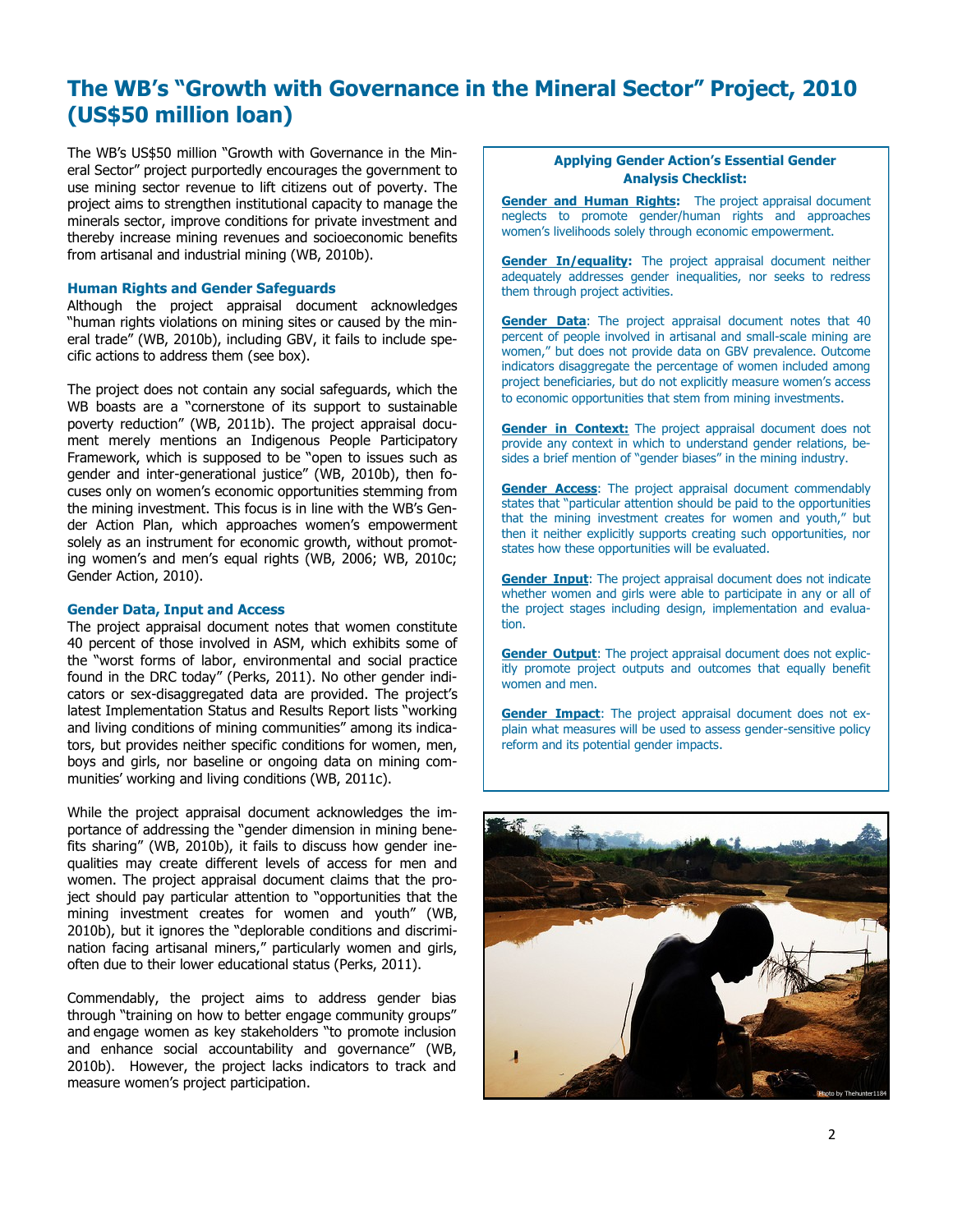#### **Gender Output and Impacts**

The WB"s Strategic Environmental and Social Assessment is supposed to "provide detailed information on sectoral environmental and socio-economic policies and potential impacts" and "recommend measures" to mitigate "potentially adverse...social impacts, while at the same time enhancing propoor and gender-sensitive policy reform and positive impacts" (WB, 2010b) in the course of the project. While the assessment acknowledges that "artisanal mining is frequently associated with negative social impacts including…gender discrimination and violence" (WB, 2010b), it fails to suggest ways in which the project could actively address and prevent GBV. It also lacks measures to assess gender-sensitive policy reform and its potential impacts. The project appraisal document includes an indicator to measure industrial mining's social and environmental impacts, but does not examine the project"s differential impact on women and men, boys and girls.

#### **The "Growth with Governance in the Mineral Sector" Project"s GBV Impacts**

Artisanal mining communities have large concentrations of ex -combatants in northeast DRC where GBV is commonplace (Perks, 2011). Female miners are constantly exposed to a violent, unstable and male-dominated community, where most men are unattached to their families and traditional communities (Perks, 2011). Women engage in voluntary and forced sex work, often unprotected and under threat of violence, within a culture that promotes "individual survivalism, impunity, and escapism--primarily by men--into alcohol and drugs" (Perks, 2011). While the "Growth with Governance" project acknowledges some of these risks, it fails to take explicit measures to protect the thousands of women who depend upon ASM to support themselves and their families.



#### **International and Local Civil Society Responses to IFIs, the Mining Industry and GBV in the DRC**

In order to reduce GBV in the DRC, civil society groups argue that it is essential to disable financial opportunities that lead to GBV. The Enough Project's "Raise Hope for Congo" campaign advocates for the protection of Congolese women and girls within conflict minerals" corporate supply chain (Enough Project, 2011). Global Witness also campaigns to improve Congolese livelihoods by advocating for due diligence standards within companies" supply chains. Both groups target corporations at the top of the supply chain, most notably electronics companies that produce high-demand items, such as laptops and cellular phones (i.e. HP, Apple, Microsoft).

Global Witness emphasizes that mineral extracting firms in the middle of the supply chain are also culpable of gender rights violations: "Comptoirs [contractors] claim publicly that because they are licensed and pay taxes that all the cassiterite they export must be conflict-free. In reality, their purchases are bankrolling abuses and instability in the region" (Global Witness, 2010). As corporations win WB and government procurement contracts to develop the mining industry, IFIs can play a distinctive role to prevent GBV in eastern DRC by implementing their gender safeguard policies.

Women"s civil society groups in the DRC are also actively fighting against GBV. With the support of the Global Fund for Women, Congolese women"s advocacy organizations are "challenging rampant sexual harassment and sexual violence that goes unpunished" (Mukenge, 2010). Women"s advocacy groups have provided GBV survivors with medical and legal assistance, small loans for income-generating activities, and provided awareness raising for GBV survivors so they may claim their human, political and sexual and reproductive rights (Mukenge, 2010).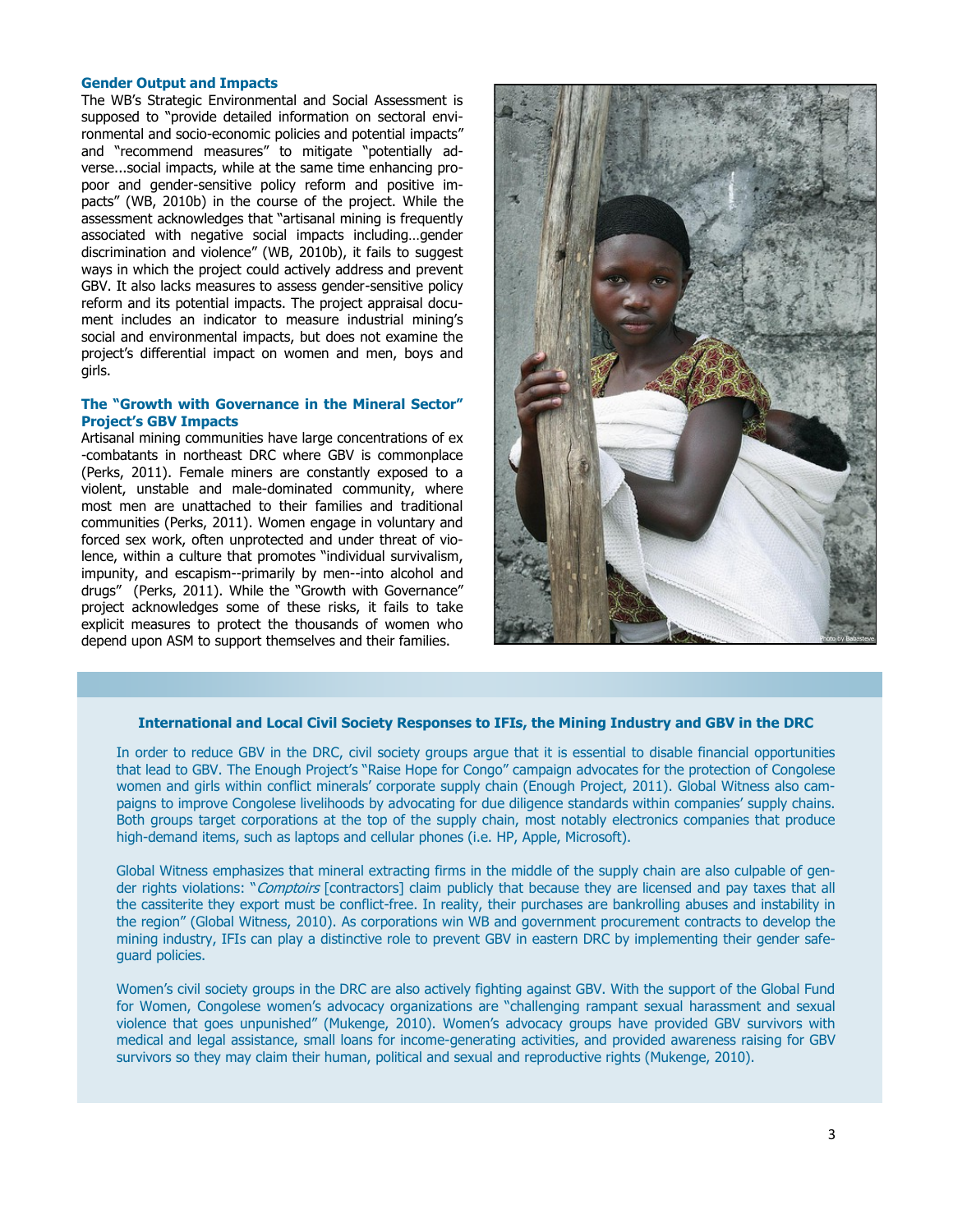### **The WB"s "Private Sector Development and Competitiveness Project," 2003-2012 (US\$120 million credit & US\$60 million grant)**

When the WB approved the US\$120 million "Private Sector Development and Competitiveness" project in 2003, the DRC was emerging from years of violent conflict and mismanagement, and was rated one of the riskiest places in the world to do business (WB, 2003). With the DRC"s formerly multi-billion dollar mining industry in "shambles," the WB determined that its recovery depended on "restructuring and privatization of mining state-owned enterprises," namely La Generale des Carrieres et des Mines (Gécamines) (WB, 2003). The private sector project aims to "increase the competitiveness of the economy, and thereby contribute to economic growth" (WB, 2003) in Katanga province.

#### **Neglecting Human Rights and Social Services**

Gender Action"s analysis (see box) reveals the project appraisal document"s lack of a human rights perspective; it completely ignores gender inequalities that could affect women and girls' ability to access project activities and ultimately cause them harm. The project focuses only on the mining, transport, telecom and energy sectors, since they are the "most important for promoting economic growth" (WB, 2003). The project's neglect of vital public health, education and social services is all the more egregious given that the project calls for retrenchment of 10,000 Gécamines workers. Before the WB"s involvement, Gécamines provided housing, water, health care and education to over one million people in surrounding communities (WB, 2003; Keener, 2006). Although the project includes several compensatory measures for retrenched workers, it hardly compensates for the lost income and social services for all 10,000 workers and their extended families.

#### **Gender Data, Input and Access**

As the project's monitoring framework does not include any genderspecific indicators or mandate the collection of sex-disaggregated data, it is impossible to determine how many women have access to income-generating opportunities and measure the impact of lost housing, utilities and social services upon women and men, boys and girls. The project appraisal document does not indicate whether women provided input to project planning or were permitted to participate in the project as equally as men. Although the project appraisal document states that the project will "rebuild effective public institutions and policies" by increasing citizen participation, it fails to explicitly promote women"s participation in these processes of institutional reform.

#### **Applying Gender Action"s Essential Gender Analysis Checklist:**

**Gender and Human Rights:** The project does not include a human rights perspective; the project focuses solely on strengthening the DRC"s private sector and undermines health, education and social services.

**Gender In/equality:** The project does not examine or seek to redress gender inequality, nor does it explicitly promote gender equality through project activities.

**Gender Data:** The project does not contain any gender indicators, nor does it mandate the collection and analysis of sex-disaggregated data.

**Gender in Context:** The project appraisal document does not offer any context in which to understand gender relations in DRC mining areas.

**Gender Access:** The project is supposed to include "employment creation initiatives" for women, but fails to consider gender inequalities as a potential barrier to formal employment.

**Gender Input**: The project appraisal document does not indicate that women, girls or other vulnerable groups were involved in the design, implementation, monitoring or evaluation of the project.

**Gender Output:** The project does not promote outputs and outcomes that equally benefit men and women, boys and girls. Discussion of project outputs fail to address women"s loss of livelihood and access to health and social services.

**Gender Impact:** The project does not examine the differential impacts of the project on men and women, boys and girls, including women and girls' increased vulnerability to sexually transmitted infection and GBV.

Women"s roles are not discussed in project plans to strengthen the judiciary system and Ministry of Mines, nor are women mentioned in plans to support local economic development, community capacity building, and the transfer of social services to government municipalities (WB, 2003). The latter project component is intended to support community "empowerment" by transferring social services to private or non-profit institutions, or to the central government—despite the WB"s own acknowledgement that the DRC government is essentially bankrupt. The project therefore not only undermines the livelihoods of thousands of former Gécamines employees and their families, but also increases women"s vulnerability by failing to incorporate or even acknowledge them within the Bank's so-called capacity building and community empowerment interventions. Although the project appraisal document claims that women will gain employment opportunities in "agribusiness," "smallscale mining," or "micro-enterprise and commerce," it fails to consider women"s limited access to these fields, which are often male dominated (Perks, 2011).

#### **Gender Outputs and Impacts**

trenchment on employees and their families, including the loss of Gécamines' social services on women and children. The project appraisal document not only fails to promote outputs that equally benefit men and women, boys and girls, but actually indicates that the project may cause harm, particularly to women and children. The project primarily focuses on strengthening employment opportunities in male-dominated industries, and does not consider the gender impacts of re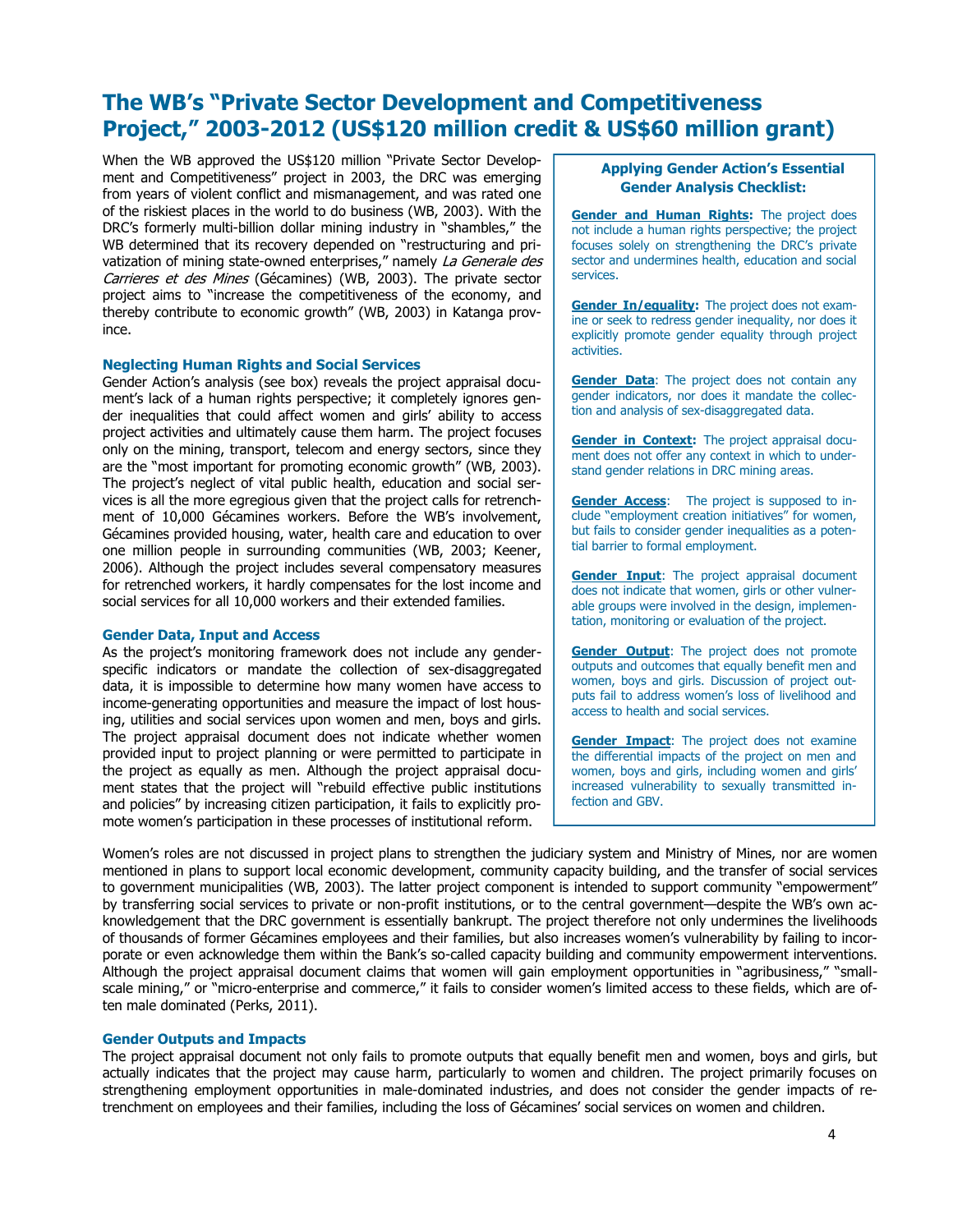A WB qualitative study of the project's impact on miners confirmed that by 2006, the project led to the consolidation and closure of Gécamines schools. This left children in eight localities with no other education alternatives (Keener, 2006). The project also led to decreased access to medical care, and a deterioration in quality of services that were available. Social service costs rose substantially for miners, retrenched workers and their extended families, who were forced to pay for private health care and supply their own materials and medicines (Keener, 2006). The WB's study failed to acknowledge the burden this placed on women, who must compensate for decreased access to social services by providing home-based health care for their families. The study also did not acknowledge that when access to public schooling decreases, female students often pay a greater price compared to boys.

the project began, the project appraisal document In the absence of Gécamines income and without other employment opportunities, the WB noted an increase in "informal mining," particularly among women and children, despite the lack of security and poor working conditions (Keener, 2006). Although child labor was reported in Katanga after and qualitative study do not adequately address this critical issue, let alone take active steps to prevent it. According to UNICEF and the International Labor Organization, thousands of children in Katanga province, where Gécamines is located, risk their lives working in the mines (Bouwen, 2006). Child labor not only affects boys who are forced into mining as young as age seven, but also includes "girls [who] come to the mines and practice prostitution, which accelerates the progression of HIV" (Bouwen, 2006). The project therefore not only undermines vulnerable communities" access to health care, but also contributes to occupational health hazards and the spread of sexually transmitted infection.

#### **The "Private Sector Development and Competitiveness" Project"s GBV Impacts**

The WB"s "Private Sector Development" project not only ignores the staggering rates of GBV in Katanga province. It actually exacerbates women and girls" risk of GBV and its devastating health consequences by undermining retrenched workers" ability to support their families, increasing conflict within households, reducing access to health care and girls' education, and forcing women and children to rely on dangerous work in informal mines and prostitution in order to survive. Although the WB"s Inspection Panel has addressed some violations against Gécamines workers (see box, right), the voices of Congolese women and children, who are the most vulnerable to exploitation and GBV, remain largely unheard.

#### **Inspection Panel Investigation**

By December 2009, the WB's accountability mechanism, the Inspection Panel, had received three complaints from employees who had lost their jobs in the process of the "Private Sector Development and Competitiveness Project" implementation. The first two complaints were submitted by retrenched Gécamines employees, who alleged that they had not been adequately compensated for their loss of livelihood. The third complaint was submitted by two of the 3,480 employees who had lost their jobs when the DRC Central Bank liquidated three state-owned banks. The employees complained not only about their paltry financial severance package, but also about the social consequences of their retrenchment, their difficulty reintegrating into the workforce, and their unsatisfactory communication with WB staff (WB, 2010c).

The Inspection Panel concluded that the WB "failed to observe its rules and procedures in the context of the programs agreed with the Congolese government on the restructuring of Gécamines with a view to finding an honorable solution to reducing the labor costs of our former employer Gécamines and properly indemnifying the Gécamines employees" (WB, 2010c). It took until April 2010 for all three complaints to be addressed.

In response to this finding, the WB composed a Management Action Plan to respond to the complaints and "further improve the quality of the overall Bank"s portfolio in DRC in connection with social and other aspects of public sector reform" (WB, 2010c), which required an additional US\$12-14 million. According to the WB, some Management Action Plan tasks were implemented in 2010. By the end of 2010, Gécamines reportedly still owed more than US\$300 million in unpaid salaries to their employees (Reuters, 2010).

The WB"s April 2011 report to the Inspection Panel stated that a WB team spoke to affected community members, including civil society organizations and labor union representatives, to "discuss the best ways and means to address the various challenges" posed by the Management Action Plan implementation, to "correct past actions" and help government agencies "better deal with retrenchment plans, retirement plans and other social plans involved" (WB, 2011c). The report also stated that the WB assessed Gécamines' employees' education and health services under the Management Action Plan, and that its findings "generated several high-impact adjustments" that will improve health and education service delivery (WB, 2011c). Among these "high impact adjustments" are: 1) provision of education support (for 2011-2012) to children enrolled in Gécamines and non-Gécamines schools during 2010-11, up to end of secondary education or age of cutoff to be agreed; 2) provision of free access to NGO-provided health care for retrenched workers and eligible family members (including widows and spouses) for up to two years. After two years, retrenched Gécamines employees under the WB private sector project lose access to education and health services.